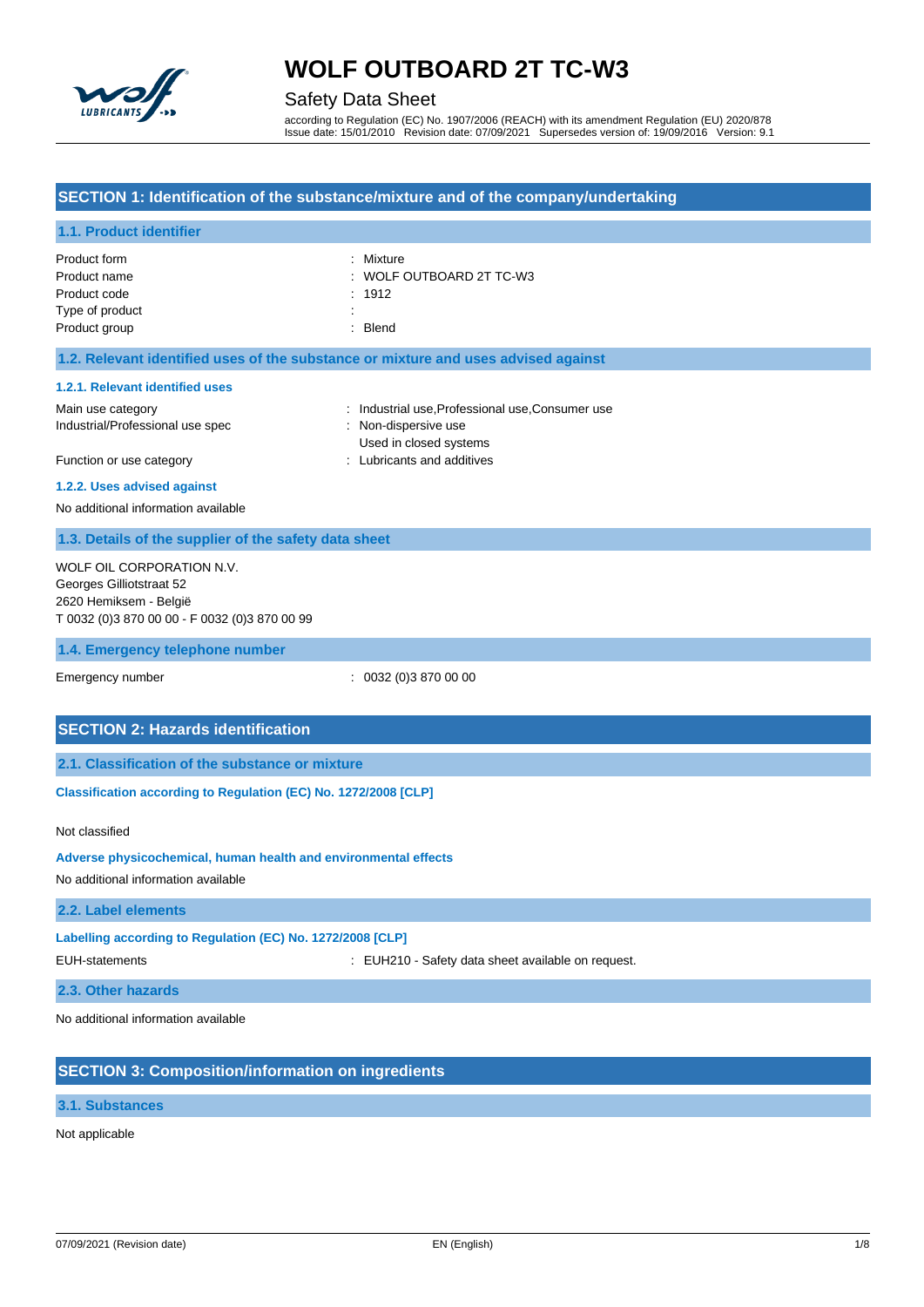## Safety Data Sheet

according to Regulation (EC) No. 1907/2006 (REACH) with its amendment Regulation (EU) 2020/878

| 3.2. Mixtures                                                           |                                                                          |               |                                                                                     |
|-------------------------------------------------------------------------|--------------------------------------------------------------------------|---------------|-------------------------------------------------------------------------------------|
| <b>Name</b>                                                             | <b>Product identifier</b>                                                | $\frac{9}{6}$ | <b>Classification according to</b><br><b>Regulation (EC) No.</b><br>1272/2008 [CLP] |
| Hydrocarbons, C11-C14, n-alkanes, iso-alkanes,<br>cyclic, <2% aromatics | (EC-No.) 926-141-6<br>(REACH-no) 01-2119456620-43                        | $10 - 25$     | Asp. Tox. 1, H304                                                                   |
| White Mineral Oil (petroleum)                                           | (CAS-No.) 8042-47-5<br>(EC-No.) 232-455-8<br>(REACH-no) 01-2119487078-27 | $1 - 2.49$    | Asp. Tox. 1, H304                                                                   |

Full text of H-statements: see section 16

| <b>SECTION 4: First aid measures</b>                                                                                                                       |                                                                                                                                                                                                                                                               |
|------------------------------------------------------------------------------------------------------------------------------------------------------------|---------------------------------------------------------------------------------------------------------------------------------------------------------------------------------------------------------------------------------------------------------------|
|                                                                                                                                                            |                                                                                                                                                                                                                                                               |
| 4.1. Description of first aid measures                                                                                                                     |                                                                                                                                                                                                                                                               |
| First-aid measures after inhalation<br>First-aid measures after skin contact<br>First-aid measures after eye contact<br>First-aid measures after ingestion | : Not expected to require first aid measures.<br>: Wash skin with mild soap and water.<br>In case of eye contact, immediately rinse with clean water for 10-15 minutes.<br>Do not induce vomiting. Rinse mouth. Get immediate medical advice/attention.<br>÷. |
| 4.2. Most important symptoms and effects, both acute and delayed                                                                                           |                                                                                                                                                                                                                                                               |
| Symptoms/effects after inhalation                                                                                                                          | : Not expected to present a significant inhalation hazard under anticipated conditions of<br>normal use.                                                                                                                                                      |
| Symptoms/effects after skin contact                                                                                                                        | : Not expected to present a significant skin hazard under anticipated conditions of normal<br>use.                                                                                                                                                            |
| Symptoms/effects after eye contact                                                                                                                         | Not expected to present a significant eye contact hazard under anticipated conditions of<br>normal use.                                                                                                                                                       |
| Symptoms/effects after ingestion                                                                                                                           | Not expected to present a significant ingestion hazard under anticipated conditions of<br>normal use.                                                                                                                                                         |

**4.3. Indication of any immediate medical attention and special treatment needed**

No additional information available

| <b>SECTION 5: Firefighting measures</b>                        |                                                                                        |  |
|----------------------------------------------------------------|----------------------------------------------------------------------------------------|--|
| 5.1. Extinguishing media                                       |                                                                                        |  |
| Suitable extinguishing media<br>Unsuitable extinguishing media | : Water fog. Foam. Powder. Dry chemical product.<br>: Do not use a heavy water stream. |  |
| 5.2. Special hazards arising from the substance or mixture     |                                                                                        |  |
| No additional information available                            |                                                                                        |  |
| 5.3. Advice for firefighters                                   |                                                                                        |  |

| Precautionary measures fire    | : Exercise caution when fighting any chemical fire.                                             |
|--------------------------------|-------------------------------------------------------------------------------------------------|
| Firefighting instructions      | : Use water spray or fog for cooling exposed containers.                                        |
| Protection during firefighting | : Do not enter fire area without proper protective equipment, including respiratory protection. |

| <b>SECTION 6: Accidental release measures</b> |  |  |
|-----------------------------------------------|--|--|
|                                               |  |  |
|                                               |  |  |

## **6.1. Personal precautions, protective equipment and emergency procedures**

## **6.1.1. For non-emergency personnel**

Protective equipment **in the contract of the contract of the contract of the Protective clothing and gloves.**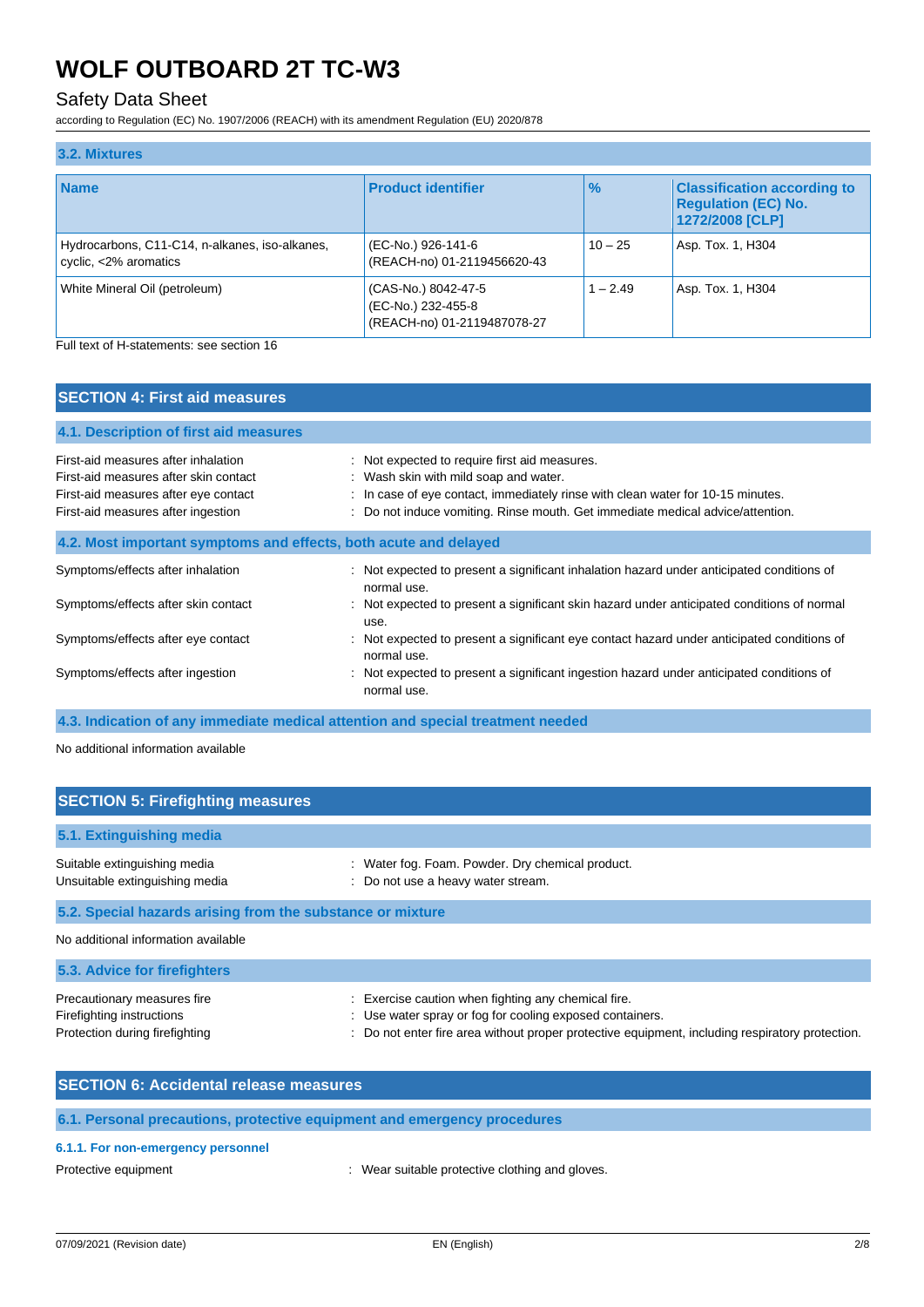## Safety Data Sheet

according to Regulation (EC) No. 1907/2006 (REACH) with its amendment Regulation (EU) 2020/878

### **6.1.2. For emergency responders**

Protective equipment : Wear suitable protective clothing and gloves.

### **6.2. Environmental precautions**

Prevent entry to sewers and public waters. Notify authorities if product enters sewers or public waters.

| 6.3. Methods and material for containment and cleaning up       |                                                                                                                                                                                                                                        |  |
|-----------------------------------------------------------------|----------------------------------------------------------------------------------------------------------------------------------------------------------------------------------------------------------------------------------------|--|
| For containment<br>Methods for cleaning up<br>Other information | : Impound and recover large spill by mixing it with inert granular solids.<br>: Detergent. Take up liquid spill into absorbent material sand, saw dust, kieselguhr.<br>: Spill area may be slippery. Use suitable disposal containers. |  |
|                                                                 |                                                                                                                                                                                                                                        |  |

## **6.4. Reference to other sections**

#### No additional information available

| <b>SECTION 7: Handling and storage</b>                            |                                                                                                                            |
|-------------------------------------------------------------------|----------------------------------------------------------------------------------------------------------------------------|
| 7.1. Precautions for safe handling                                |                                                                                                                            |
| Precautions for safe handling                                     | : Avoid all unnecessary exposure. Both local exhaust and general room ventilation are<br>usually required.                 |
| Handling temperature                                              | : $<$ 40 °C                                                                                                                |
| Hygiene measures                                                  | : Wash hands and other exposed areas with mild soap and water before eating, drinking or<br>smoking and when leaving work. |
| 7.2. Conditions for safe storage, including any incompatibilities |                                                                                                                            |
| Storage temperature<br>Storage area                               | : $\leq 40$ °C<br>: Store in dry, cool, well-ventilated area.                                                              |
| 7.3. Specific end use(s)                                          |                                                                                                                            |

No additional information available

## **SECTION 8: Exposure controls/personal protection**

#### **8.1. Control parameters**

#### **8.1.1 National occupational exposure and biological limit values**

| Hydrocarbons, C11-C14, n-alkanes, iso-alkanes, cyclic, <2% aromatics |                        |  |
|----------------------------------------------------------------------|------------------------|--|
| Netherlands - Occupational Exposure Limits                           |                        |  |
| MAC-15 (OEL STEL)                                                    | 1200 mg/m <sup>3</sup> |  |
| MAC-15 (OEL STEL) [ppm]                                              | $165$ ppm              |  |

#### **8.1.2. Recommended monitoring procedures**

No additional information available

#### **8.1.3. Air contaminants formed**

No additional information available

#### **8.1.4. DNEL and PNEC**

Additional information : 5 mg/m3 for oil mists (TWA, 8h-workday) recommended, based upon the ACGIH TLV (Analysis according to US NIOSH Method 5026, NIOSH Manual of Analytical Methods, 3rd Edition).

#### **8.1.5. Control banding**

No additional information available

#### **8.2. Exposure controls**

#### **8.2.1. Appropriate engineering controls**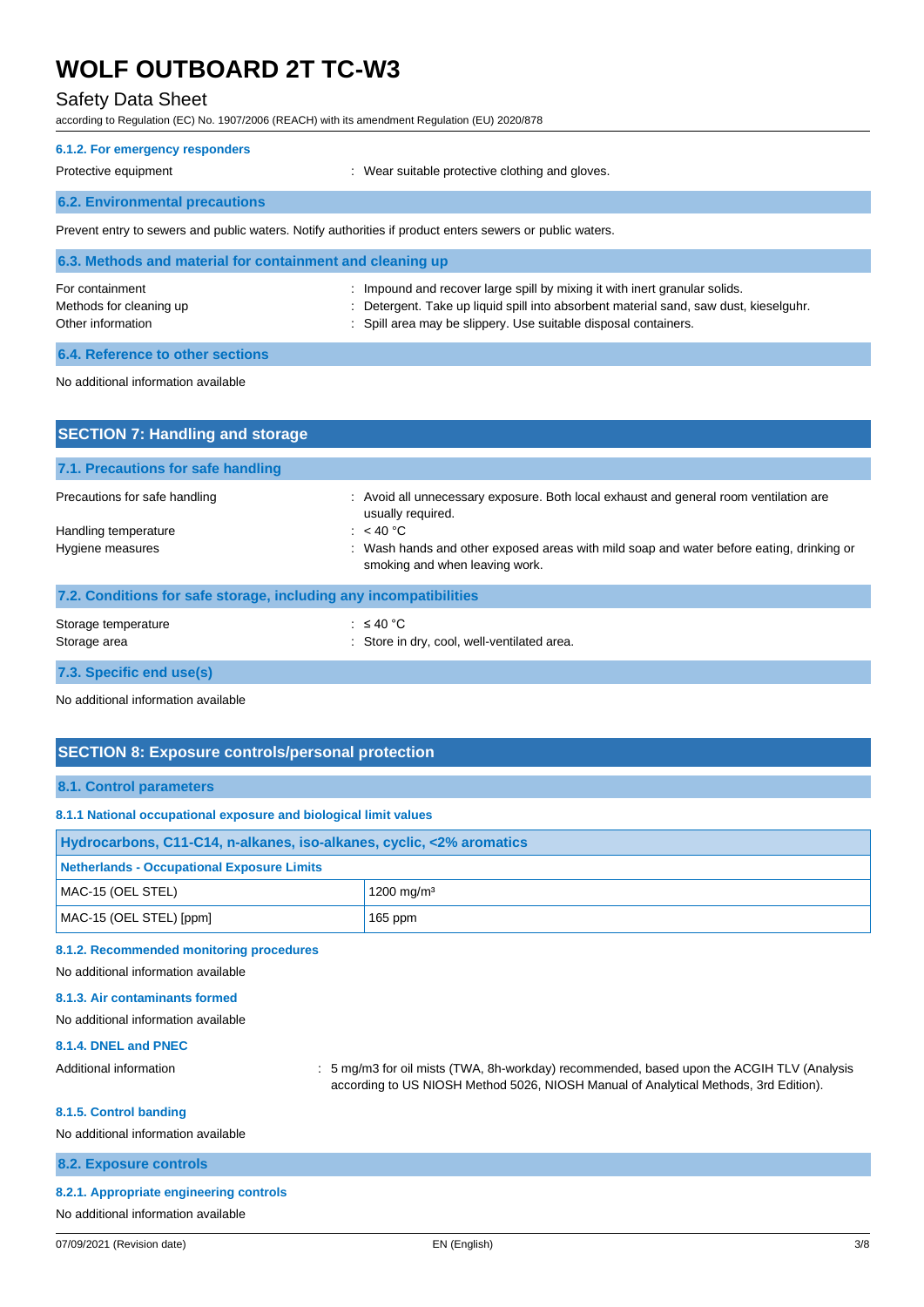## Safety Data Sheet

according to Regulation (EC) No. 1907/2006 (REACH) with its amendment Regulation (EU) 2020/878

#### **8.2.2. Personal protection equipment**

### **Personal protective equipment:**

Safety glasses. Gloves. **Personal protective equipment symbol(s):**



#### **8.2.2.1. Eye and face protection**

No additional information available

#### **8.2.2.2. Skin protection**

#### **Skin and body protection:**

No special clothing/skin protection equipment is recommended under normal conditions of use

#### **Hand protection:**

Permeation time: minimum >480min long term exposure; material / thickness [mm]: >0,35 mm. Nitrile rubber (NBR) /

#### **8.2.2.3. Respiratory protection**

### **Respiratory protection:**

No special respiratory protection equipment is recommended under normal conditions of use with adequate ventilation.

#### **8.2.2.4. Thermal hazards**

No additional information available

#### **8.2.3. Environmental exposure controls**

No additional information available

## **SECTION 9: Physical and chemical properties**

#### **9.1. Information on basic physical and chemical properties**

| Physical state                                  | Liquid                                                      |
|-------------------------------------------------|-------------------------------------------------------------|
| Appearance                                      | Oily liquid.                                                |
| Colour                                          | Blue, Green.                                                |
| Odour                                           | Characteristic.                                             |
| Odour threshold                                 | No data available                                           |
| рH                                              | No data available                                           |
| Relative evaporation rate (butylacetate=1)      | No data available                                           |
| Melting point                                   | No data available                                           |
| Freezing point                                  | No data available                                           |
| Boiling point                                   | No data available                                           |
| Flash point                                     | > 100 °C @ ASTM D92                                         |
| Auto-ignition temperature                       | No data available                                           |
| Decomposition temperature                       | No data available                                           |
| Flammability (solid, gas)                       | No data available                                           |
| Vapour pressure                                 | No data available                                           |
| Relative vapour density at 20 °C                | No data available                                           |
| Relative density                                | No data available                                           |
| Density                                         | 873 kg/m <sup>3</sup> @15°C                                 |
| Solubility                                      | Slightly soluble, the product remains on the water surface. |
| Partition coefficient n-octanol/water (Log Pow) | No data available                                           |
| Viscosity, kinematic                            | 47.6 mm <sup>2</sup> /s @ 40°C                              |
| Viscosity, dynamic                              | No data available                                           |
| <b>Explosive properties</b>                     | No data available                                           |
| Oxidising properties                            | No data available                                           |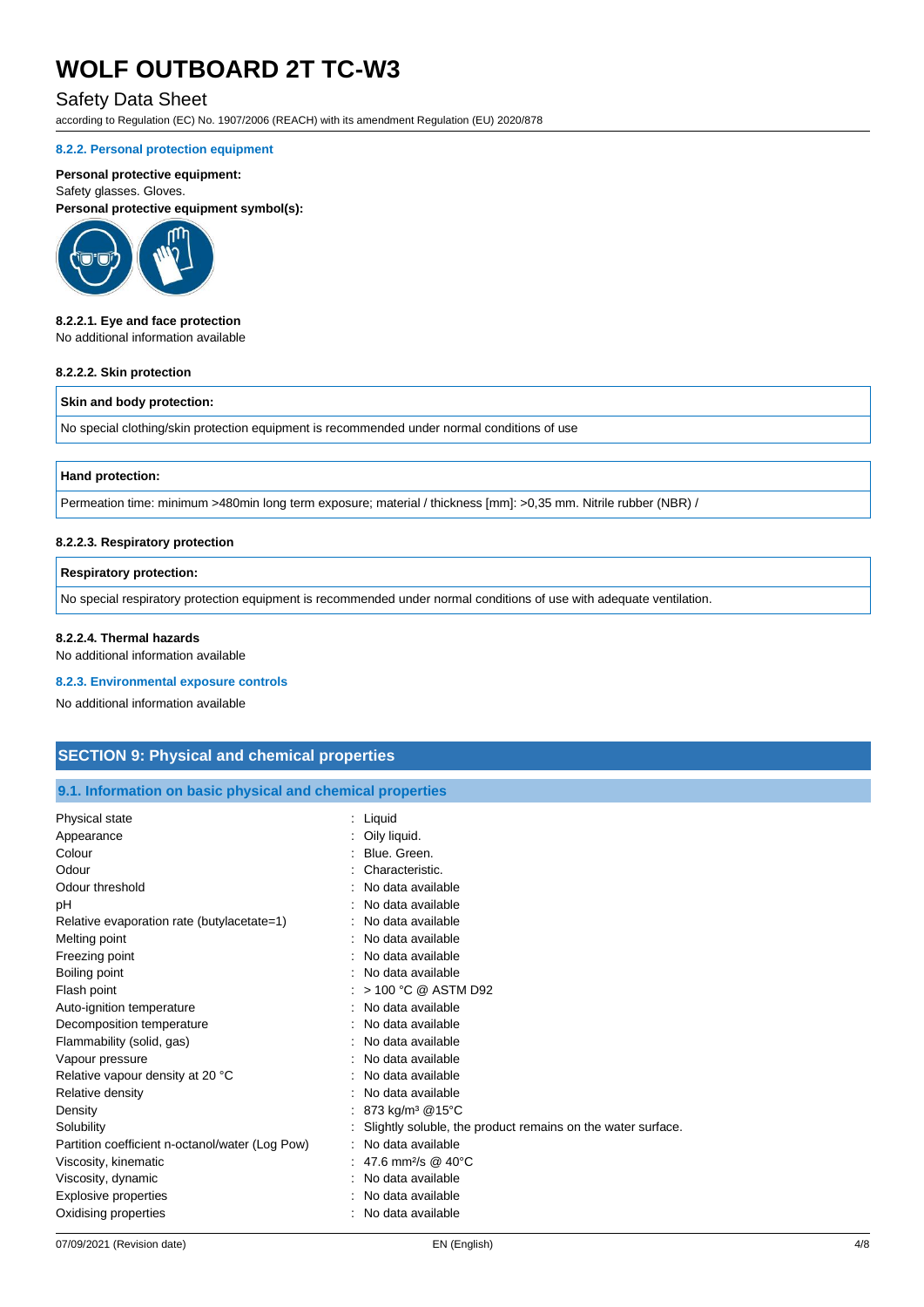## Safety Data Sheet

.<br>α to Regulation (EC) No. 1907/2006 (REACH) with its amendment Regulation (EU) 2020/878

| according to inegulation (EO) No. 1907/2000 (NEAOH) with its americanem negulation (EO) 2020/07 0<br><b>Explosive limits</b> | : No data available               |
|------------------------------------------------------------------------------------------------------------------------------|-----------------------------------|
| 9.2. Other information                                                                                                       |                                   |
| No additional information available                                                                                          |                                   |
|                                                                                                                              |                                   |
| <b>SECTION 10: Stability and reactivity</b>                                                                                  |                                   |
| 10.1. Reactivity                                                                                                             |                                   |
| None under normal conditions.                                                                                                |                                   |
| 10.2. Chemical stability                                                                                                     |                                   |
| Stable under normal conditions.                                                                                              |                                   |
| 10.3. Possibility of hazardous reactions                                                                                     |                                   |
| None under normal conditions.                                                                                                |                                   |
| 10.4. Conditions to avoid                                                                                                    |                                   |
| No data available.                                                                                                           |                                   |
| 10.5. Incompatible materials                                                                                                 |                                   |
| Strong oxidizers. acids. Bases.                                                                                              |                                   |
| 10.6. Hazardous decomposition products                                                                                       |                                   |
| None under normal conditions.                                                                                                |                                   |
|                                                                                                                              |                                   |
| <b>SECTION 11: Toxicological information</b>                                                                                 |                                   |
| 11.1 Information on toxicological effects                                                                                    |                                   |
| Acute toxicity (oral)                                                                                                        | Not classified                    |
| Acute toxicity (dermal)<br>Acute toxicity (inhalation)                                                                       | Not classified<br>Not classified  |
|                                                                                                                              |                                   |
| Hydrocarbons, C11-C14, n-alkanes, iso-alkanes, cyclic, <2% aromatics<br>LD50 oral rat                                        | > 5000 mg/kg OECD 401             |
| LD50 dermal rabbit                                                                                                           | > 5000 mg/kg OECD 402             |
| LC50 Inhalation - Rat                                                                                                        | > 5000 mg/m <sup>3</sup> OECD 403 |
|                                                                                                                              |                                   |
| Skin corrosion/irritation<br>Serious eye damage/irritation                                                                   | Not classified<br>Not classified  |
| Respiratory or skin sensitisation                                                                                            | Not classified                    |
| Germ cell mutagenicity                                                                                                       | Not classified                    |

| Carcinogenicity        | : Not classified    |
|------------------------|---------------------|
| Reproductive toxicity  | : Not classified    |
| STOT-single exposure   | : Not classified    |
| STOT-repeated exposure | : Not classified    |
| Aspiration hazard      | Not classified<br>٠ |

| <b>WOLF OUTBOARD 2T TC-W3</b> |                                              |
|-------------------------------|----------------------------------------------|
| Viscosity, kinematic          | $147.6$ mm <sup>2</sup> /s @ 40 $^{\circ}$ C |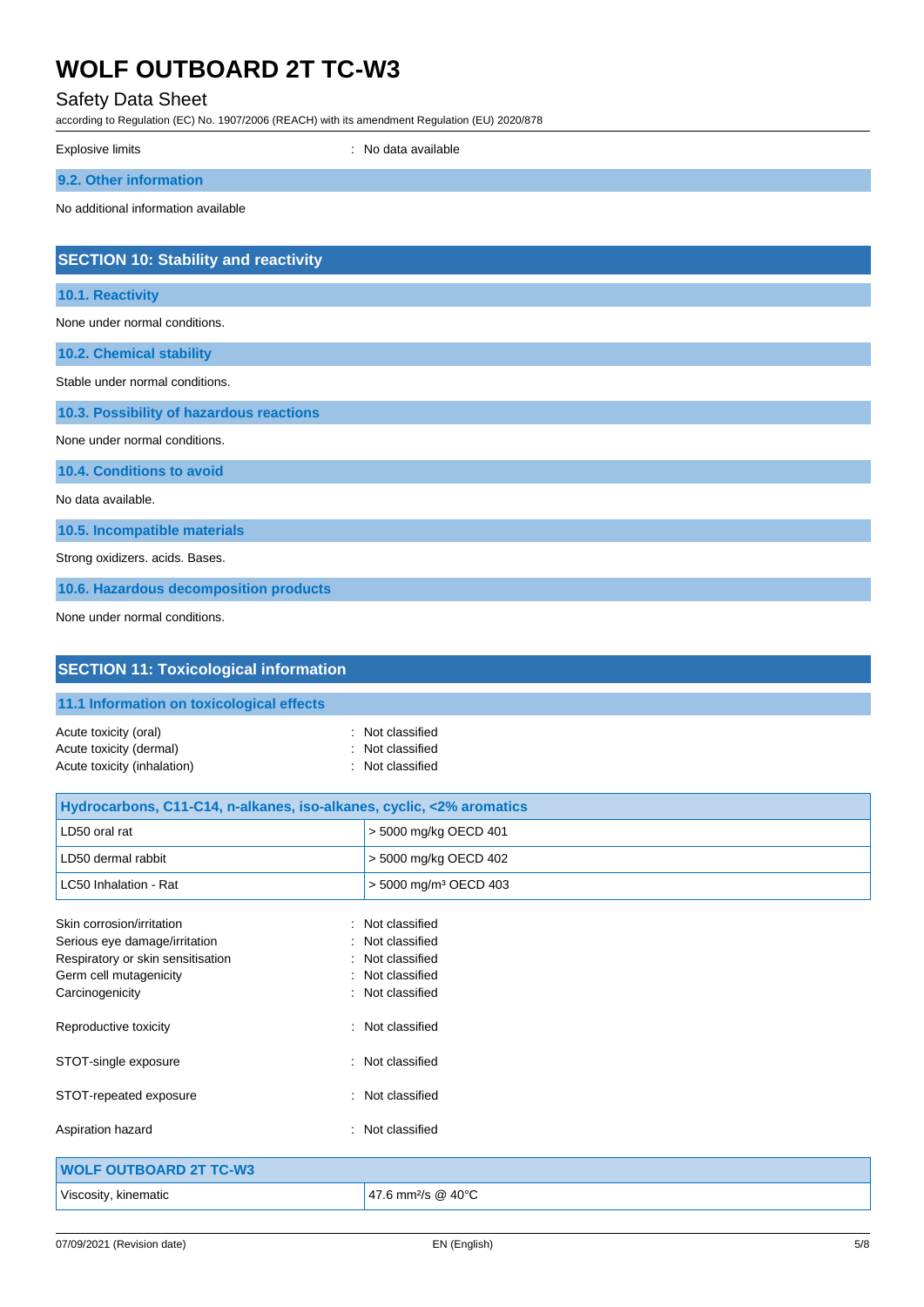## Safety Data Sheet

according to Regulation (EC) No. 1907/2006 (REACH) with its amendment Regulation (EU) 2020/878

| <b>SECTION 12: Ecological information</b>                                                                                   |                                                        |  |  |  |
|-----------------------------------------------------------------------------------------------------------------------------|--------------------------------------------------------|--|--|--|
| 12.1. Toxicity                                                                                                              |                                                        |  |  |  |
| Hazardous to the aquatic environment, short-term<br>(acute)<br>Hazardous to the aquatic environment, long-term<br>(chronic) | : Not classified<br>: Not classified                   |  |  |  |
| 12.2. Persistence and degradability                                                                                         |                                                        |  |  |  |
| <b>WOLF OUTBOARD 2T TC-W3</b>                                                                                               |                                                        |  |  |  |
| Persistence and degradability                                                                                               | Not soluble in water, so only minimally biodegradable. |  |  |  |
| 12.3. Bioaccumulative potential                                                                                             |                                                        |  |  |  |
| No additional information available                                                                                         |                                                        |  |  |  |
| 12.4. Mobility in soil                                                                                                      |                                                        |  |  |  |
| No additional information available                                                                                         |                                                        |  |  |  |
| 12.5. Results of PBT and vPvB assessment                                                                                    |                                                        |  |  |  |
| No additional information available                                                                                         |                                                        |  |  |  |
| 12.6. Other adverse effects                                                                                                 |                                                        |  |  |  |
| No additional information available                                                                                         |                                                        |  |  |  |
|                                                                                                                             |                                                        |  |  |  |
| <b>SECTION 13: Disposal considerations</b>                                                                                  |                                                        |  |  |  |

### **13.1. Waste treatment methods**

Additional information **interest in a safe manner in accordance with local/national regulations.** 

## **SECTION 14: Transport information**

In accordance with ADR / IMDG / IATA / ADN / RID

| 14.1 UN number                                                                                                                                       |                                                                                                  |
|------------------------------------------------------------------------------------------------------------------------------------------------------|--------------------------------------------------------------------------------------------------|
| UN-No. (ADR)<br>UN-No. (IMDG)<br>UN-No. (IATA)<br>UN-No. (ADN)<br>UN-No. (RID)                                                                       | : Not applicable<br>: Not applicable<br>: Not applicable<br>: Not applicable<br>: Not applicable |
| 14.2. UN proper shipping name                                                                                                                        |                                                                                                  |
| Proper Shipping Name (ADR)<br>Proper Shipping Name (IMDG)<br>Proper Shipping Name (IATA)<br>Proper Shipping Name (ADN)<br>Proper Shipping Name (RID) | : Not applicable<br>: Not applicable<br>: Not applicable<br>: Not applicable<br>: Not applicable |
| 14.3. Transport hazard class(es)                                                                                                                     |                                                                                                  |
| <b>ADR</b><br>Transport hazard class(es) (ADR)<br><b>IMDG</b><br>Transport hazard class(es) (IMDG)                                                   | : Not applicable<br>$:$ Not applicable                                                           |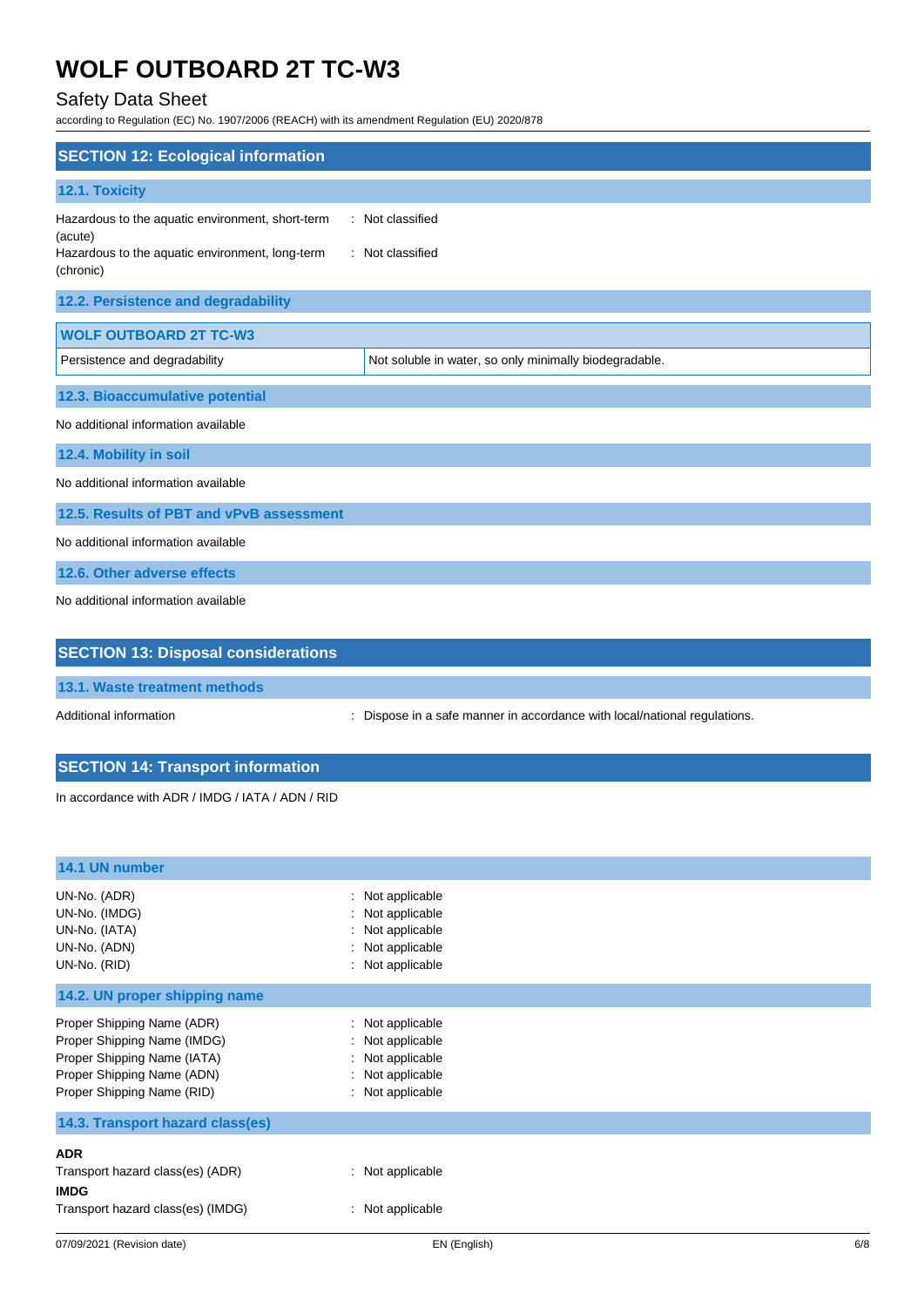## Safety Data Sheet

according to Regulation (EC) No. 1907/2006 (REACH) with its amendment Regulation (EU) 2020/878

| <b>IATA</b><br>Transport hazard class(es) (IATA)                                                                  | : Not applicable                                                                             |  |  |
|-------------------------------------------------------------------------------------------------------------------|----------------------------------------------------------------------------------------------|--|--|
| <b>ADN</b>                                                                                                        |                                                                                              |  |  |
| Transport hazard class(es) (ADN)<br><b>RID</b>                                                                    | : Not applicable                                                                             |  |  |
| Transport hazard class(es) (RID)                                                                                  | : Not applicable                                                                             |  |  |
| 14.4. Packing group                                                                                               |                                                                                              |  |  |
| Packing group (ADR)<br>Packing group (IMDG)<br>Packing group (IATA)<br>Packing group (ADN)<br>Packing group (RID) | : Not applicable<br>Not applicable<br>Not applicable<br>: Not applicable<br>: Not applicable |  |  |
| <b>14.5. Environmental hazards</b>                                                                                |                                                                                              |  |  |
| Dangerous for the environment<br>Marine pollutant<br>Other information                                            | : No<br>: No<br>: No supplementary information available                                     |  |  |
| 14.6. Special precautions for user                                                                                |                                                                                              |  |  |
| <b>Overland transport</b><br>No data available<br><b>Transport by sea</b><br>No data available                    |                                                                                              |  |  |
| Air transport<br>No data available                                                                                |                                                                                              |  |  |
| Inland waterway transport<br>No data available                                                                    |                                                                                              |  |  |
| <b>Rail transport</b><br>No data available                                                                        |                                                                                              |  |  |
| 14.7. Transport in bulk according to Annex II of Marpol and the IBC Code                                          |                                                                                              |  |  |
| Not applicable                                                                                                    |                                                                                              |  |  |

## **SECTION 15: Regulatory information**

**15.1. Safety, health and environmental regulations/legislation specific for the substance or mixture**

#### **15.1.1. EU-Regulations**

Contains no REACH substances with Annex XVII restrictions

Contains no substance on the REACH candidate list

Contains no REACH Annex XIV substances

Contains no substance subject to Regulation (EU) No 649/2012 of the European Parliament and of the Council of 4 July 2012 concerning the export and import of hazardous chemicals.

Contains no substance subject to Regulation (EU) No 2019/1021 of the European Parliament and of the Council of 20 June 2019 on persistent organic pollutants

#### **15.1.2. National regulations**

#### **Germany**

| Water hazard class (WGK)                         | : WGK 1, Slightly hazardous to water (Classification according to AwSV, Annex 1) |
|--------------------------------------------------|----------------------------------------------------------------------------------|
| Hazardous Incident Ordinance (12. BImSchV)       | : Is not subject of the Hazardous Incident Ordinance (12. BImSchV)               |
| <b>Netherlands</b>                               |                                                                                  |
| SZW-lijst van kankerverwekkende stoffen          | : White Mineral Oil (petroleum) is listed                                        |
| SZW-lijst van mutagene stoffen                   | : White Mineral Oil (petroleum) is listed                                        |
| NIET-limitatieve lijst van voor de voortplanting | : None of the components are listed                                              |
| giftige stoffen - Borstvoeding                   |                                                                                  |
| NIET-limitatieve lijst van voor de voortplanting | : None of the components are listed                                              |
| giftige stoffen - Vruchtbaarheid                 |                                                                                  |